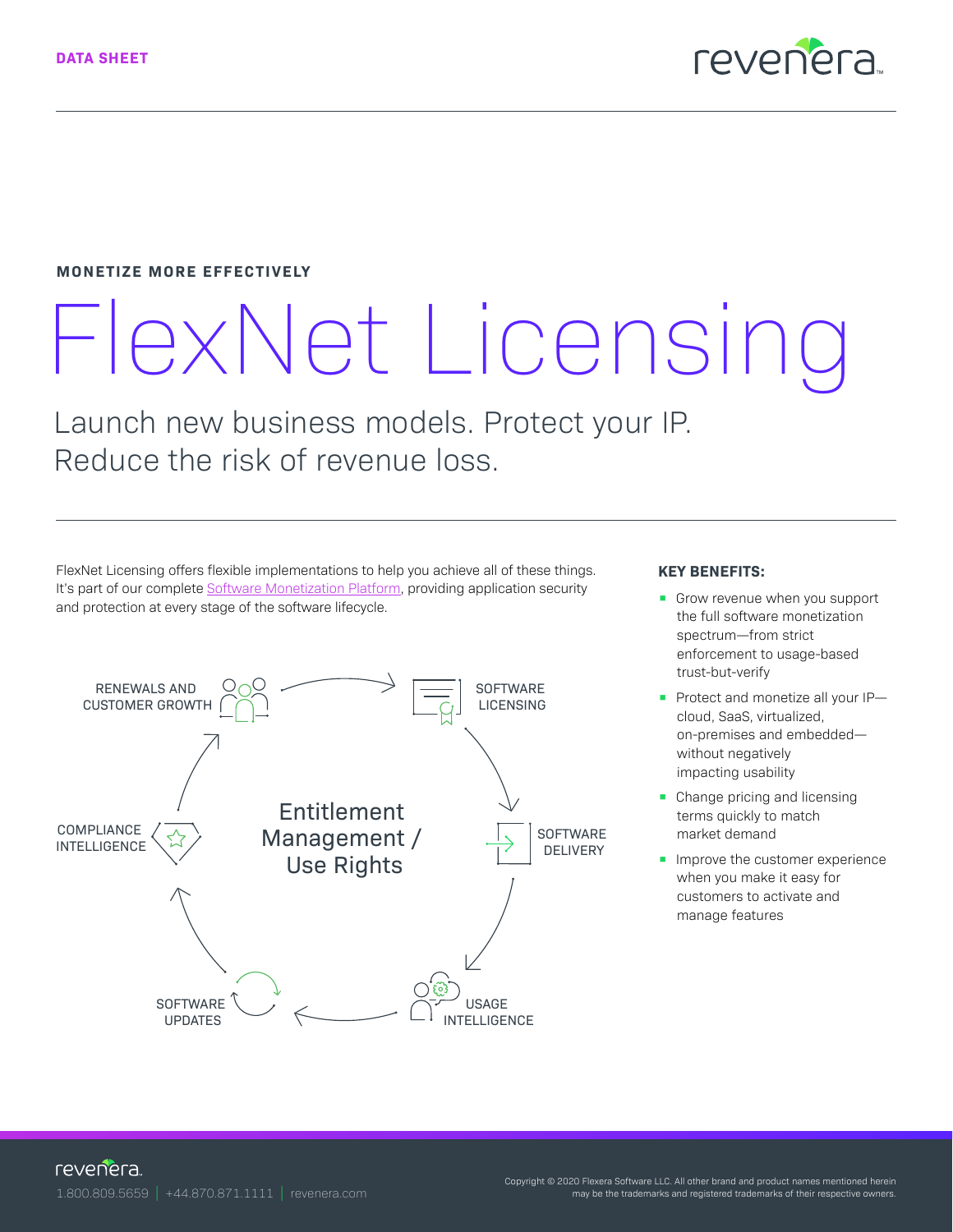- **Implement All Monetization Models, on All Platforms**  FlexNet Licensing supports the widest range of monetization models in the industry, including: node locked, floating, named-user, subscription, capacity, metered, pay-for-use, pay-for-overage, time-limited and many more. It works across all platforms, standalone, as an SDK built into your application technology, or as a flexible web services framework.
- **Define Compliance Models**

It enables you to easily configure your compliance model. You can implement anything from strict enforcement to trust-butverify programs.

**• Offer Flexible Product Configurations: Packaging, Bundling and Feature Monetization**

FlexNet Licensing makes it very easy to define features, packages, bundles and suites. In fact, you can:

## **Protect Your Applications**

FlexNet Licensing protects your products against revenue loss by ensuring only licensed and credentialed users can access your products. You can implement and enforce your software licensing terms without impacting usability and customer satisfaction.

#### **• Defend Against Hacking and Piracy**

FlexNet Licensing provides multiple layers of application protection. You can add tamper-resistance to your code, install safeguards against unauthorized access to your software, use secure activation mechanisms, detect hacking and overuse and react accordingly.

**• Protect and Monetize in Cloud and Virtual Environments** Revenera has collaborated with cloud and virtualization platform providers to provide the richest set of licensing capabilities in these environments. FlexNet Licensing detects virtual machine cloning and will react as defined in your compliance model (deny or report).

- ‒ React to customer's needs and create different product options
- Switch features on and off electronically
- Change pricing and licensing options quickly to match market demand
- ‒ Differentiate your products through efficient licensing technology
- **Enable Usage-based Monetization or Compliance Models** You gain insight on what products and features customers are using and to what extent. Armed with this valuable insight, you can implement usage-based monetization models, detect overuse, manage compliance and gather actual user data to guide future product development.

#### **• Enable Activation for Software and Devices**

With activation processes, you can not only protect your applications but also establish a direct connection to your product's users. Device manufacturers in the Internet of Things make a direct connection to their end users and can ensure that only original devices can be activated, which stops grey market abuse.



SDK - FlexNet Publisher or FlexNet Embedded.

| FlexNet Licensing Technologies |                                                 |                                    |                                                          |
|--------------------------------|-------------------------------------------------|------------------------------------|----------------------------------------------------------|
|                                | <b>FlexNet Publisher</b>                        | <b>FlexNet Embedded</b>            | <b>Cloud Monetization API</b>                            |
| <b>WHAT</b>                    | Easy to deploy complete<br>licensing solution   | Small footprint SDK                | Easy to integrate,<br>hardware independent API           |
| <b>WHERE</b>                   | Desktop and server                              | loT/Embedded<br>Desktop and server | SaaS<br>loT/Embedded                                     |
| <b>HOW</b>                     | Standalone or with<br><b>FlexNet Operations</b> | With FlexNet Operations            | With FlexNet Operations and<br>Cloud Monetization Module |

## FlexNet Licensing Technologies

**ON-PREMISES**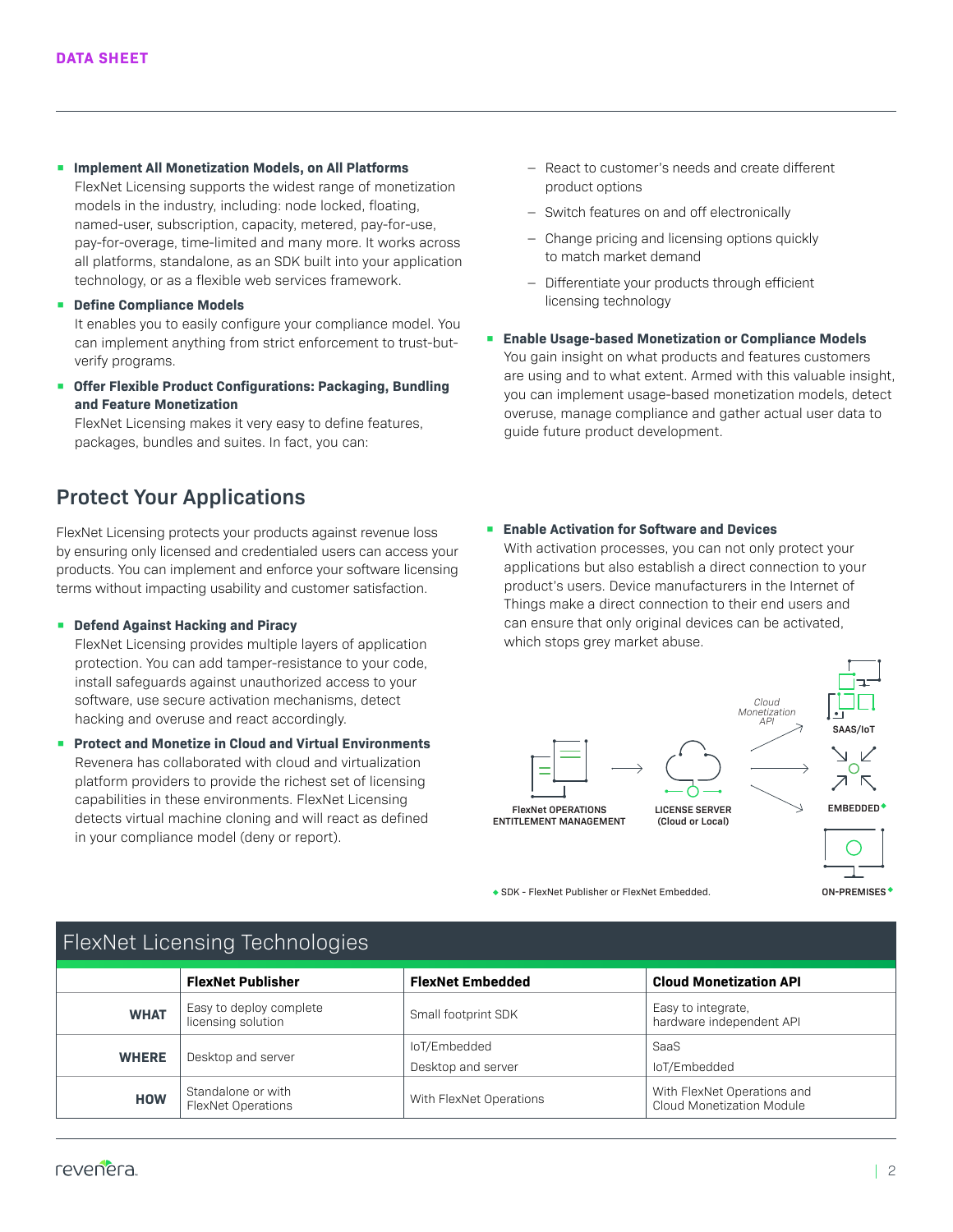## **FlexNet Embedded**

FlexNet Embedded, working in conjunction with FlexNet Operations, is a small footprint SDK that works with software applications in all implementations – on-premises, cloud, virtualized or mobile – as well as with embedded software on devices.

### **FEATURES**

#### **FlexNet Embedded License Server**

By empowering your customers' enterprise administrators to centralize and efficiently manage licenses, you can reduce costs and simplify license management tasks. The self-packaged, outof-the-box, Java-based local license server requires minimal setup and provides administrator tools. The administrator can manage both enforcement and usage-based licenses across the enterprise.

Your customers can leverage administrator tools to save time and reduce manual steps by automating complex licensing tasks. A comprehensive REST API allows you to create custom interfaces suitable to your deployment models. You can also enable end customers to monitor, administer and manage software license servers through a web-based administrator console.

#### **FlexNet Cloud Licensing Service**

You can further simplify licensing operations by eliminating local license servers. Enable software license enforcement and management for both on-premises and cloud-based applications with Cloud Licensing Service hosted by Revenera.

#### **Efficient In-Product and Volume License Activation Support**

Users can activate license servers in a single step and securely return and transfer licenses. This reduces instances of 'casual copying', the practice of sharing software with multiple users in violation of a license agreement. There is also support for secure online and offline in-product license activation as well as the ability to streamline device provisioning in manufacturing environments.

#### **Software Tampering Protection**

You can minimize piracy risk, maximize revenue and strengthen IP (intellectual property) protection with additional security layers by utilizing Revenera's patent-pending Tamper Resistant Application. This functionality provides protection against hacking and software piracy through sophisticated detection and identification of unauthorized use. Apple OS X, Microsoft Windows and Linux are supported.

- Mitigate the risk of reverse engineering by providing maximum protection against static analysis through code obfuscation that controls the flow of software and application data that may contain sensitive information.
- Ensure application integrity and block tampering through innovative techniques that detect modification of the application in memory and on disk and provide an option to create "call-home" notification alerts.
- Establish secure barriers against debuggers and application signature spoofing to counteract reverse engineering attempts.

#### **Virtualization Support**

Enterprise customers will stay in compliance when cloning or copying virtual machines across datacenters with detect-andreport back ("call home") capabilities. Producers can feel confident that they are being paid for the use of their intellectual property.

- Detect accidental software compliance issues caused by the use of virtual machines. Supported hypervisors include: VMware ESXi, Microsoft Hyper-V and Citrix XenServer. Producers can set policies for specific hypervisors.
- Capture and send usage data to the back-office entitlement management server to ensure your customer stays in compliance (recommended for connected environments).

#### **Trusted Storage**

Trusted Storage provides a secure datastore to protect licensing information at rest on a device. Many license models, including node locked, subscription, time-limited and consumptive, rely on accurate data being stored on-device. Flex-enabled applications can leverage trusted storage to protect this data. The FlexNet Embedded Local License Server utilizes Trusted Storage to protect the entitlements activated for it to serve.

#### **Failover Support**

Users can stay up and running with standby license servers in the event of a primary server failure. FlexNet Embedded provides automatic or manual server failover support (main and backup servers).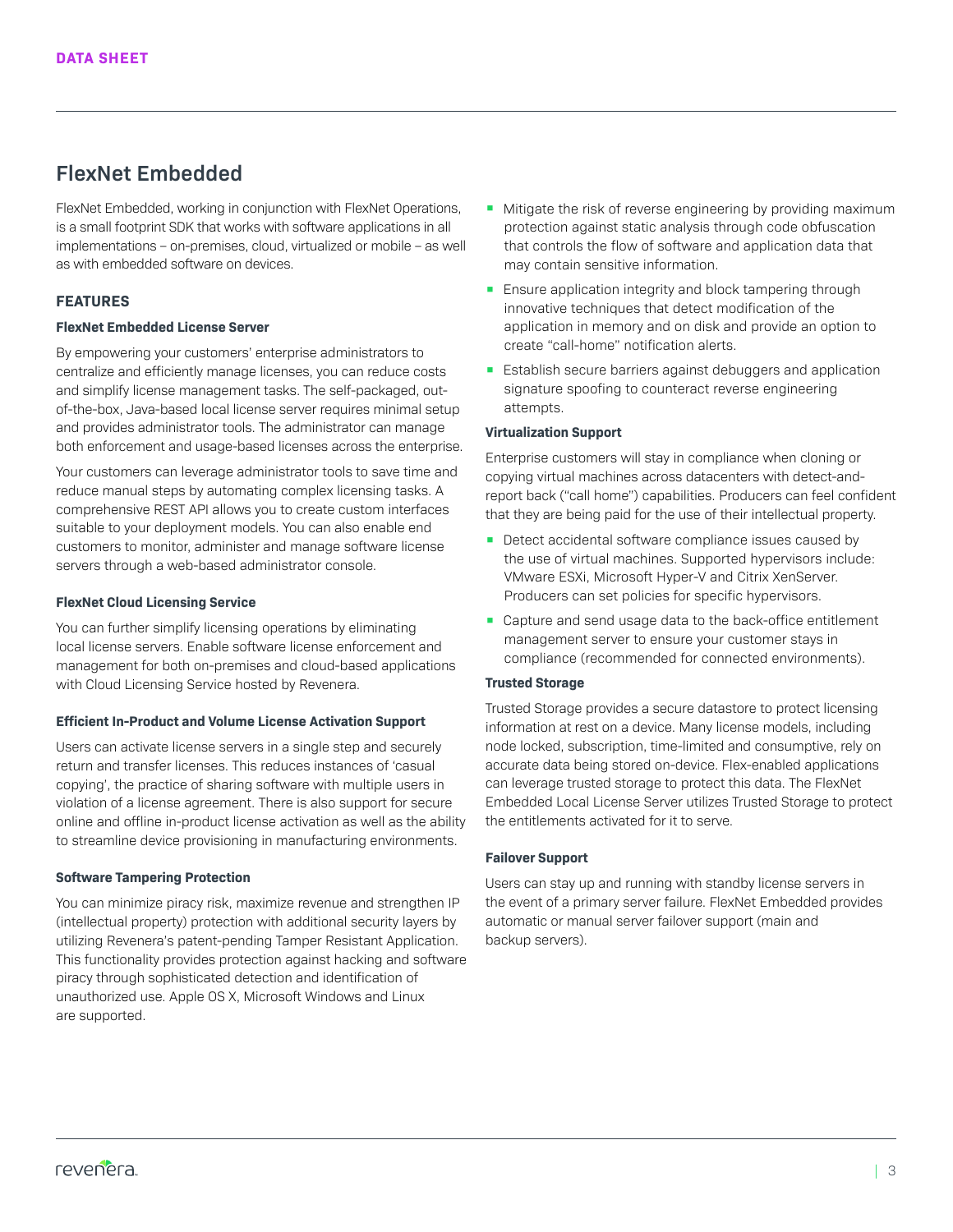#### **Usage Capture**

To support the movement toward usage-based licensing models and enterprises' desire to pay for only what they use, Usage Capture collects usage data in both connected and disconnected (not able to report usage to back-office) environments. You have the ability to capture usage events from cloud, SaaS, and onpremises applications and send usage data to FlexNet Operations (entitlement management system) to enable usage and consumption-based models. Support is included for C/C++, .NET and Java programming languages.

#### **Broad Platform Support**

FlexNet Embedded supports a wide range of embedded and mobile operating systems including Android, Apple OS X, VxWorks, Embedded Linux on ARM, MIPS and PPC, Microsoft Windows, Microsoft Windows Server, and Windows Embedded (CE). It also supports proprietary operating systems requiring a small footprint and extreme flexibility to fine tune to exact requirements for target embedded markets. There is a common licensing interface for every major platform including Linux/Unix, Windows, Apple, and platform-independent Java, with support for 32-bit and 64-bit versions of most operating systems.

#### **Faster Development Cycles with XT SDK**

XT is an integrated and complete SDK optimized for use on Windows, Linux and Apple OS X. It includes a pre-built hardware abstraction layer (HAL) implementation as well as built-in networking API support for Java, .NET and C/C++. An offline license activation feature with keyboard access allows secure activation of an application in a restricted computing environment.

Proprietary or other specialized implementations can also leverage the capabilities of FlexNet Operations by connecting through the programming language-agnostic FlexNet Cloud Monetization API.

## **Cloud Monetization API**

Revenera's API approach enables licensing transactions where the use of an SDK is not the preferred implementation.

- Small-footprint IoT devices that can't accommodate an SDK and already use JSON/REST for other functions
- Security requirements that restrict the use of third-party software on a device
- SaaS implementations where the underlying hardware is trusted and on-device security is not required
- Quick-deployment implementations prior to migrating to FlexNet Embedded SDKs with trusted storage
- Situations requiring control on cryptographic libraries for regulatory reasons, such as FIPS compliance.

For these implementations the Cloud Monetization API provides a standard web services framework to connect your application to FlexNet Operations.

#### **FEATURES**

- Universal JSON/REST interface
- Programming language and platform agnostic
- Full range of FlexNet Embedded license models
- Support for FlexNet Embedded features including Preview Request, Feature Selector, Vendor String and Grace Period
- Simple interface for rapid deployment
- RFC compliant message authentication mechanism secures license data
- License all clients from a common pool of licenses
- License and entitlement setup in FlexNet Operations is identical for CMAPI and FlexNet Embedded SDK clients